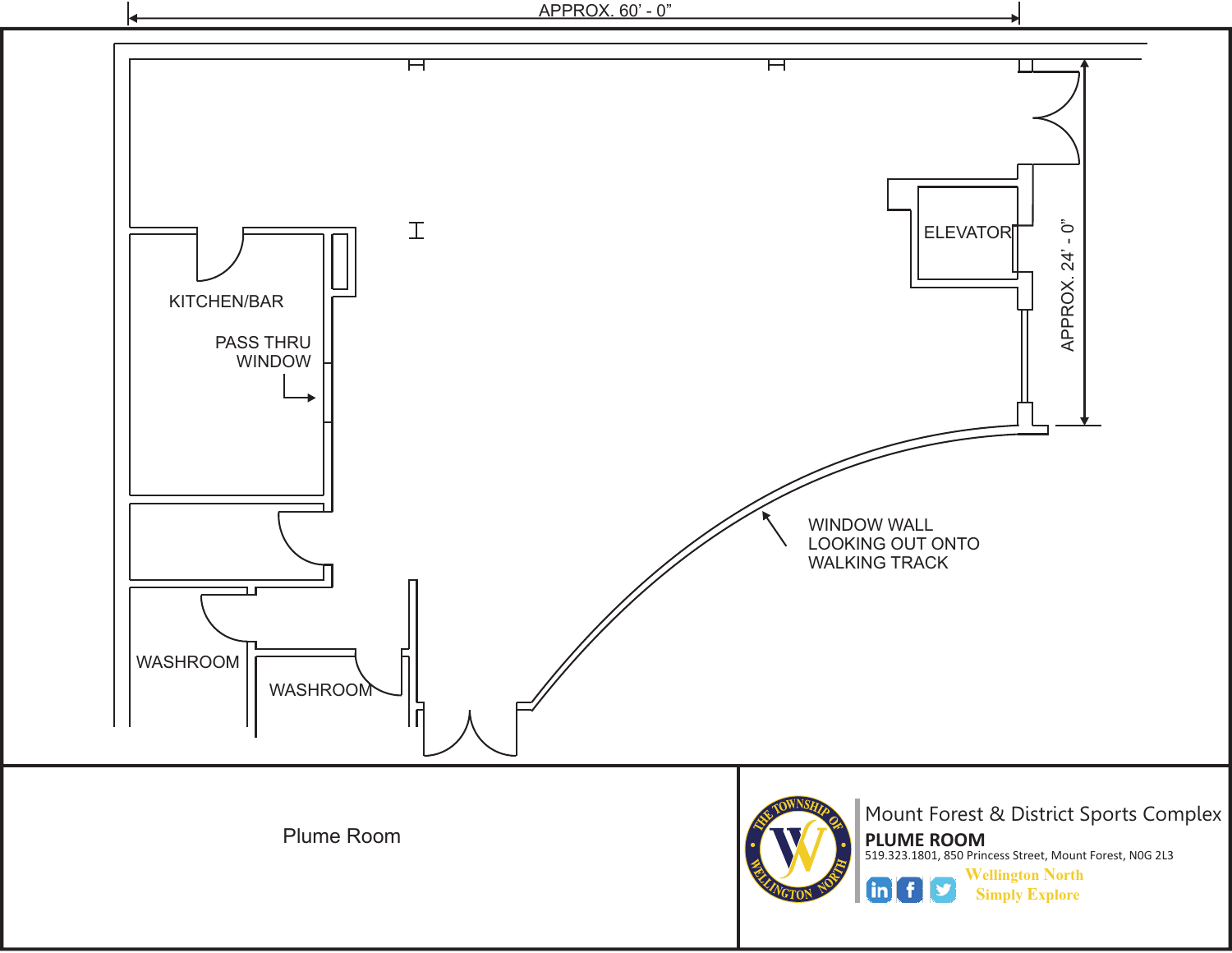

**S E imply xplore**

 $\ln$   $\mathbf{f}$ 

y

90 Chairs, 18 - 6' Tables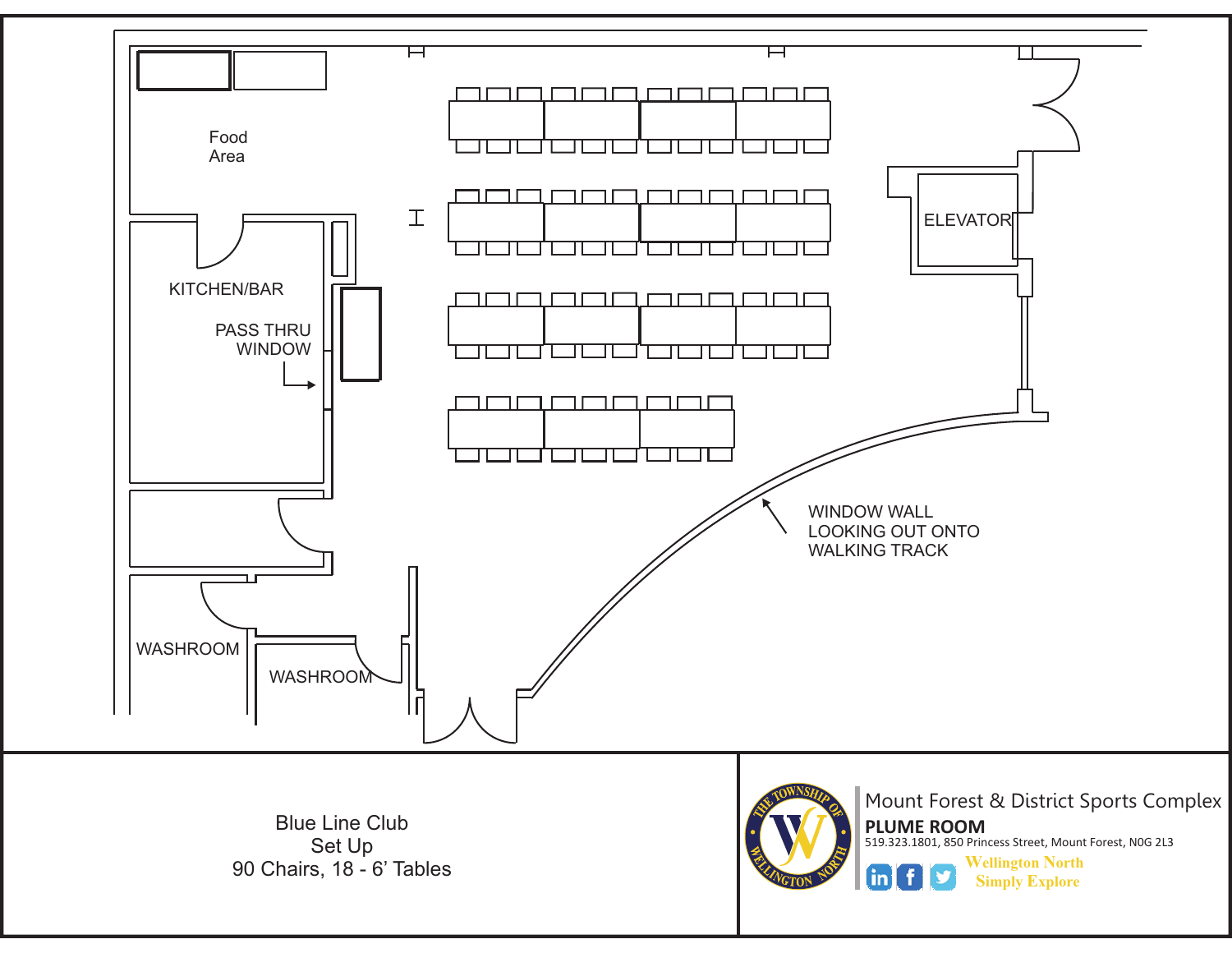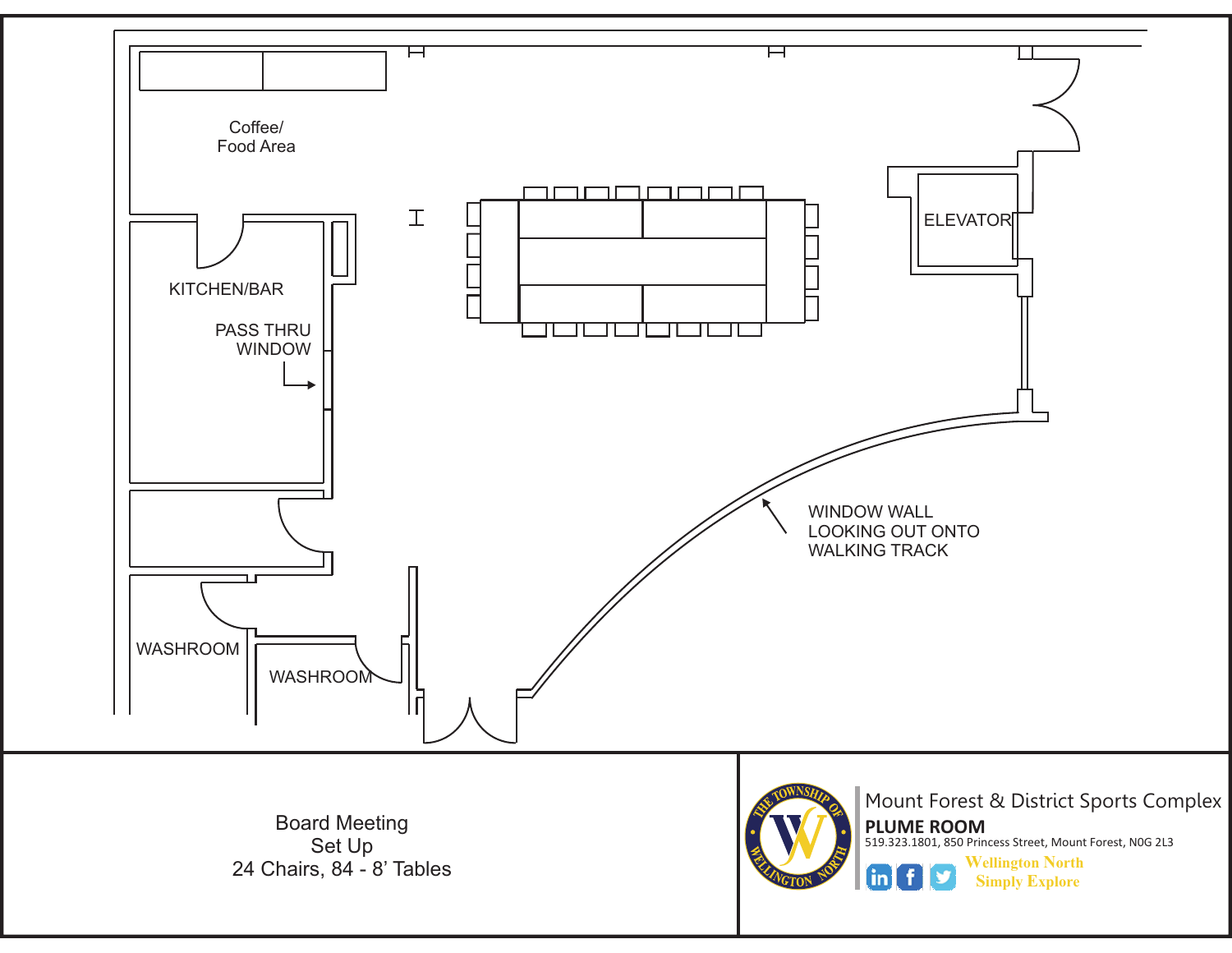



Wednesday Boosting Balance ProgramSet Up(12) 6' Tables, 32 Chairs



Mount Forest & District Sports Complex**PLUME ROOM**519.323.1801, 850 Princess Street, Mount Forest, N0G 2L3 **W Nellington orth** $\left(\frac{1}{2}\right)$ Ø **S E imply xplore**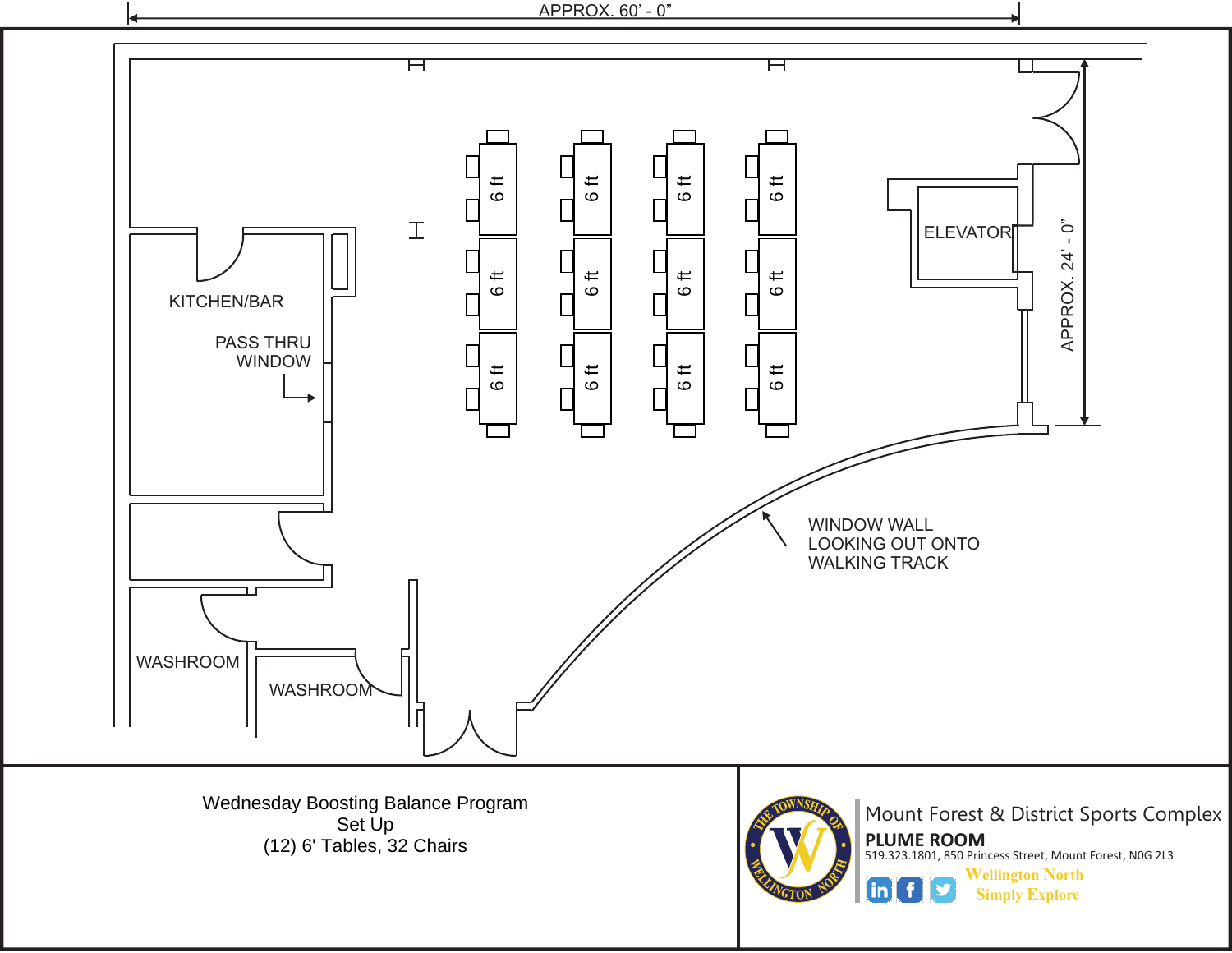

51 Chairs,17 - 6' Tables



Mount Forest & District Sports Complex519.323.1801, 850 Princess Street, Mount Forest, N0G 2L3 **W Nellington orth** $\ln$  f y **S E imply xplore**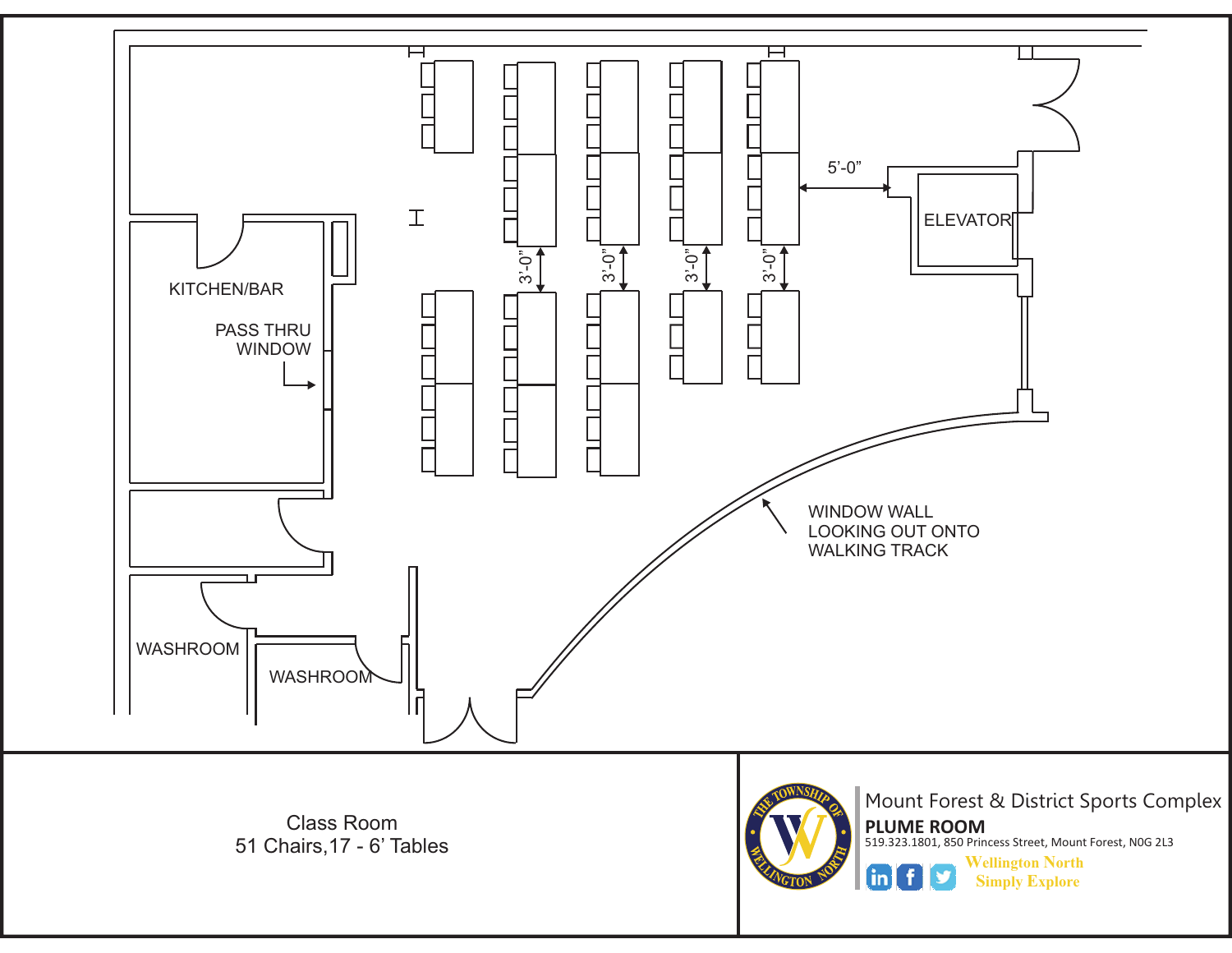

Council MeetingSet Up61 Chairs, 9 - 6' Tables



Mount Forest & District Sports Complex**PLUME ROOM**519.323.1801, 850 Princess Street, Mount Forest, N0G 2L3 **W Nellington orth** $\ln$  f y **S E imply xplore**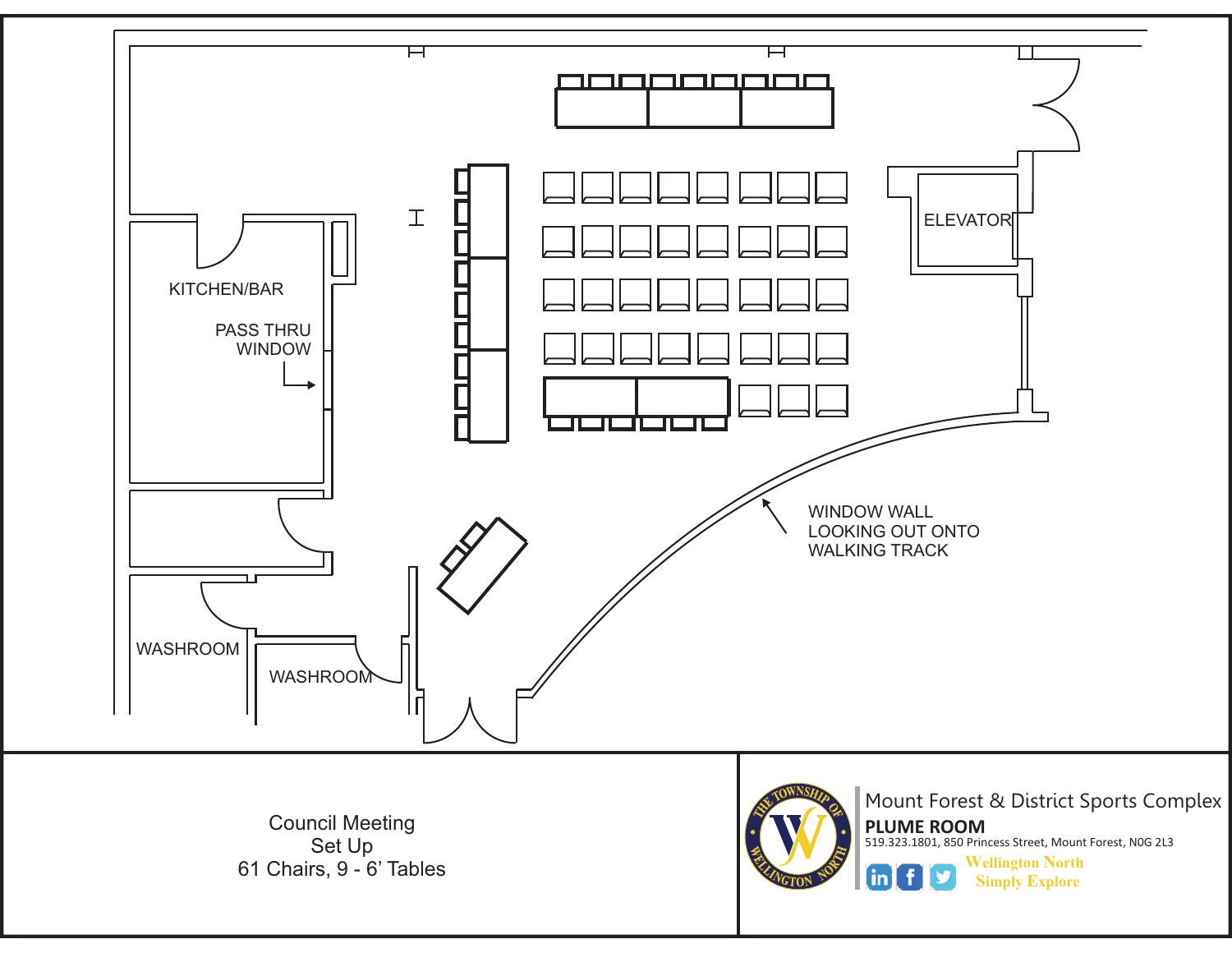

**W Nellington orth** $\ln$   $\mathbf{f}$ y **S E imply xplore**

Dinner/Banquet Set Up 84 Chairs,16 - 6' Tables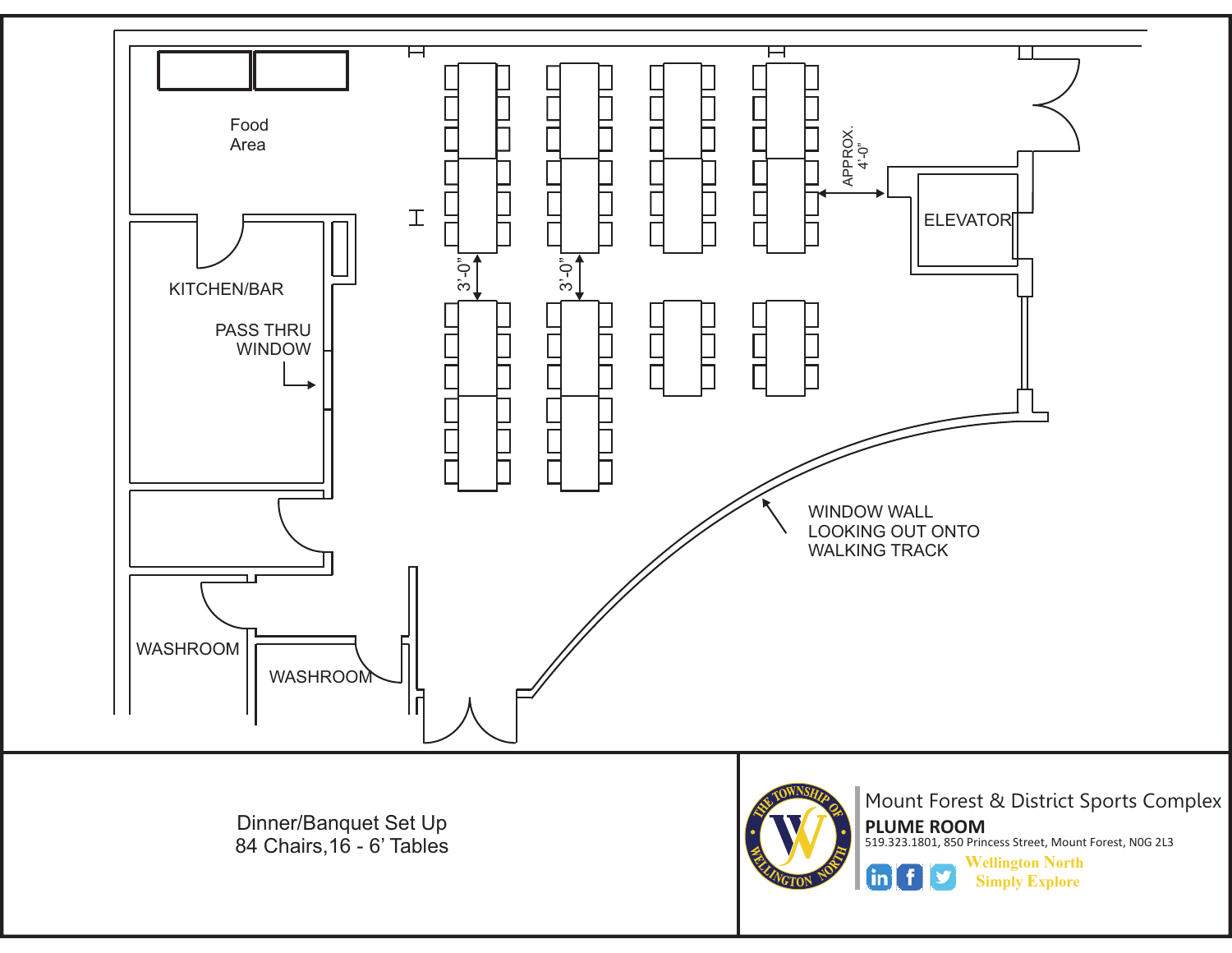

Dinner/Banquet 72 Chairs,9 Round Tables



Mount Forest & District Sports Complex**PLUME ROOM** 519.323.1801, 850 Princess Street, Mount Forest, N0G 2L3 **W Nellington orth** $\ln$   $f$ У **S E imply xplore**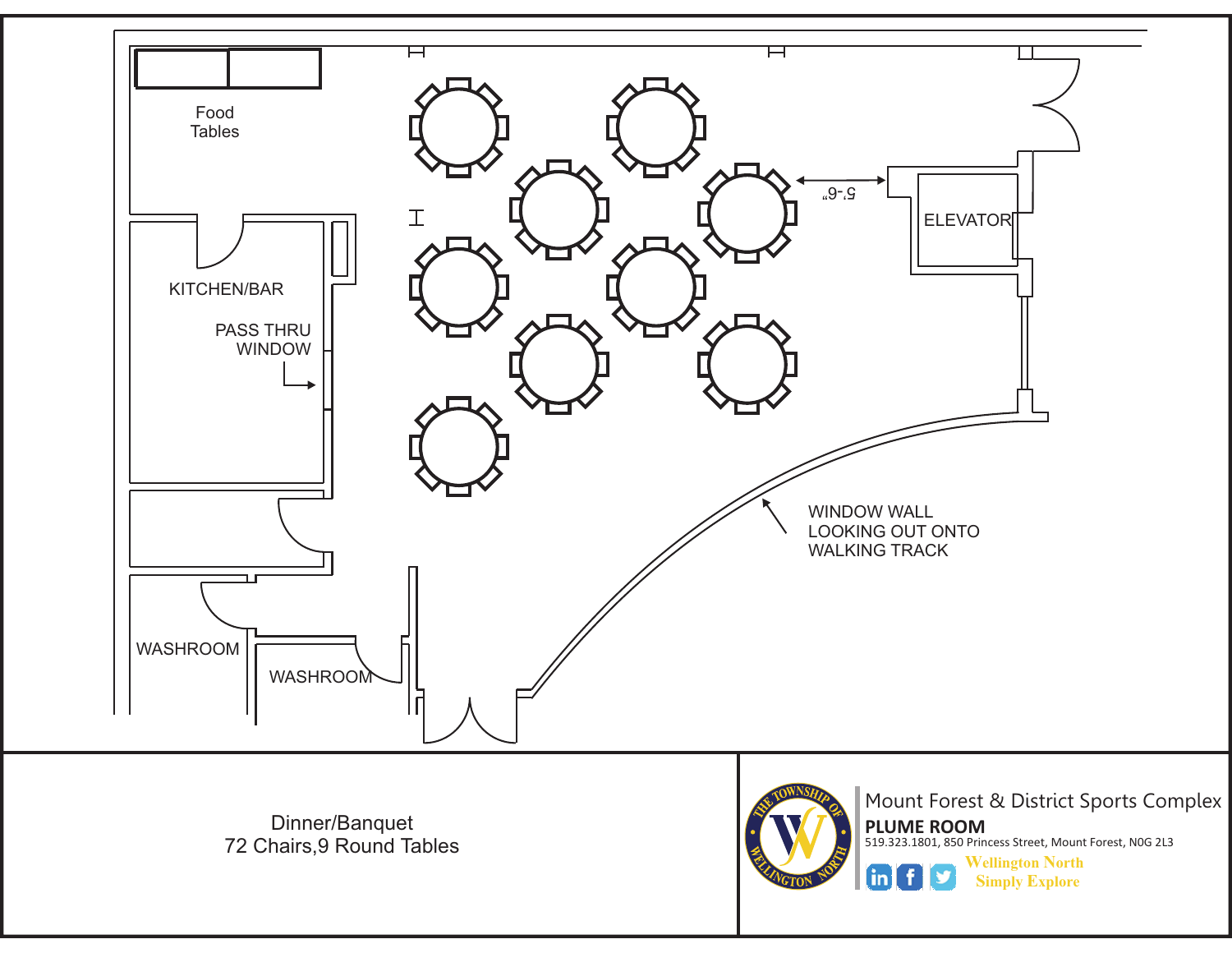

Meeting "U" Table w/ Presentation Area 18 Chairs, 7 - 6' Tables



 $\ln$   $\mathbf{f}$ 

У

 519.323.1801, 850 Princess Street, Mount Forest, N0G 2L3 **W Nellington orthS E imply xplore**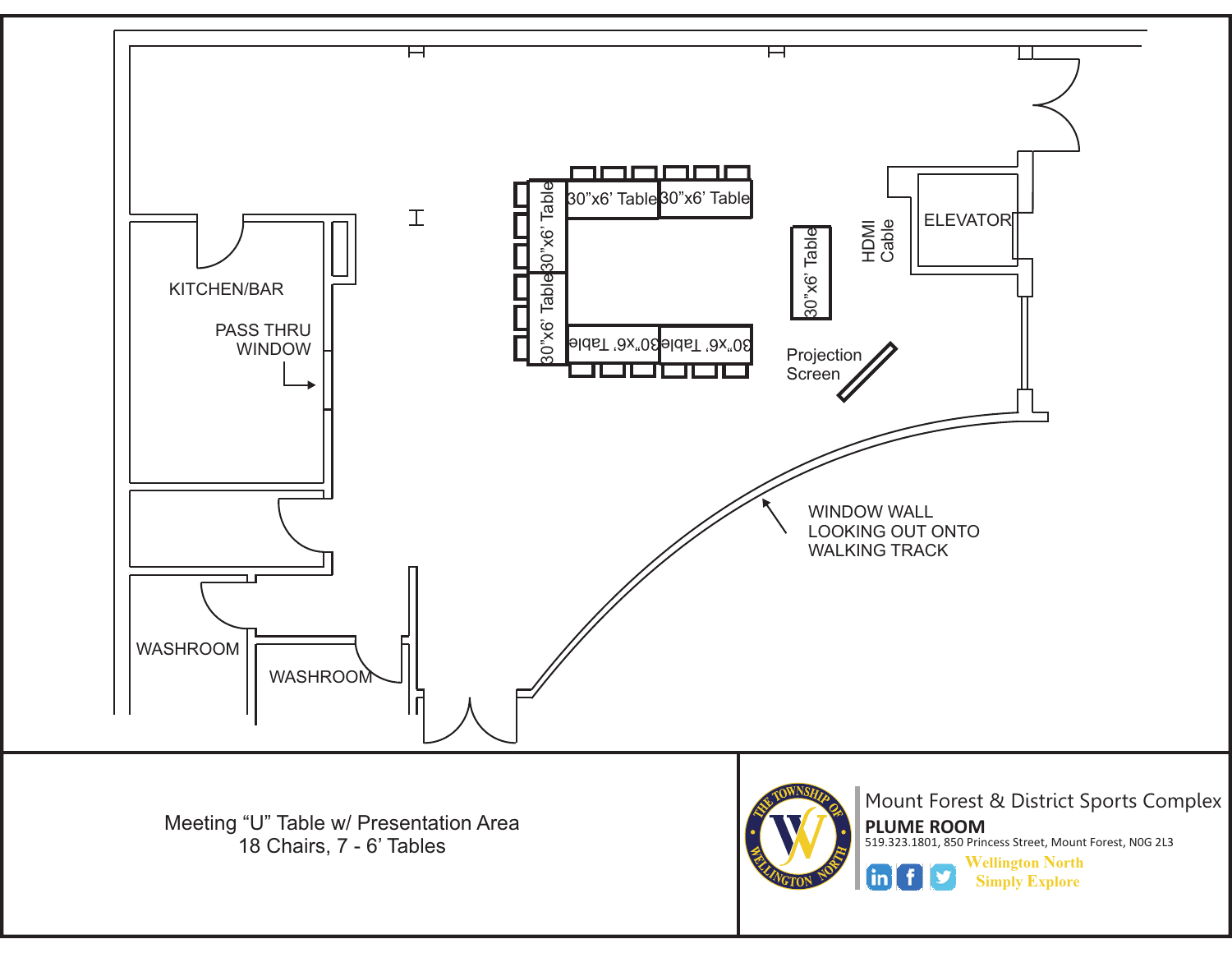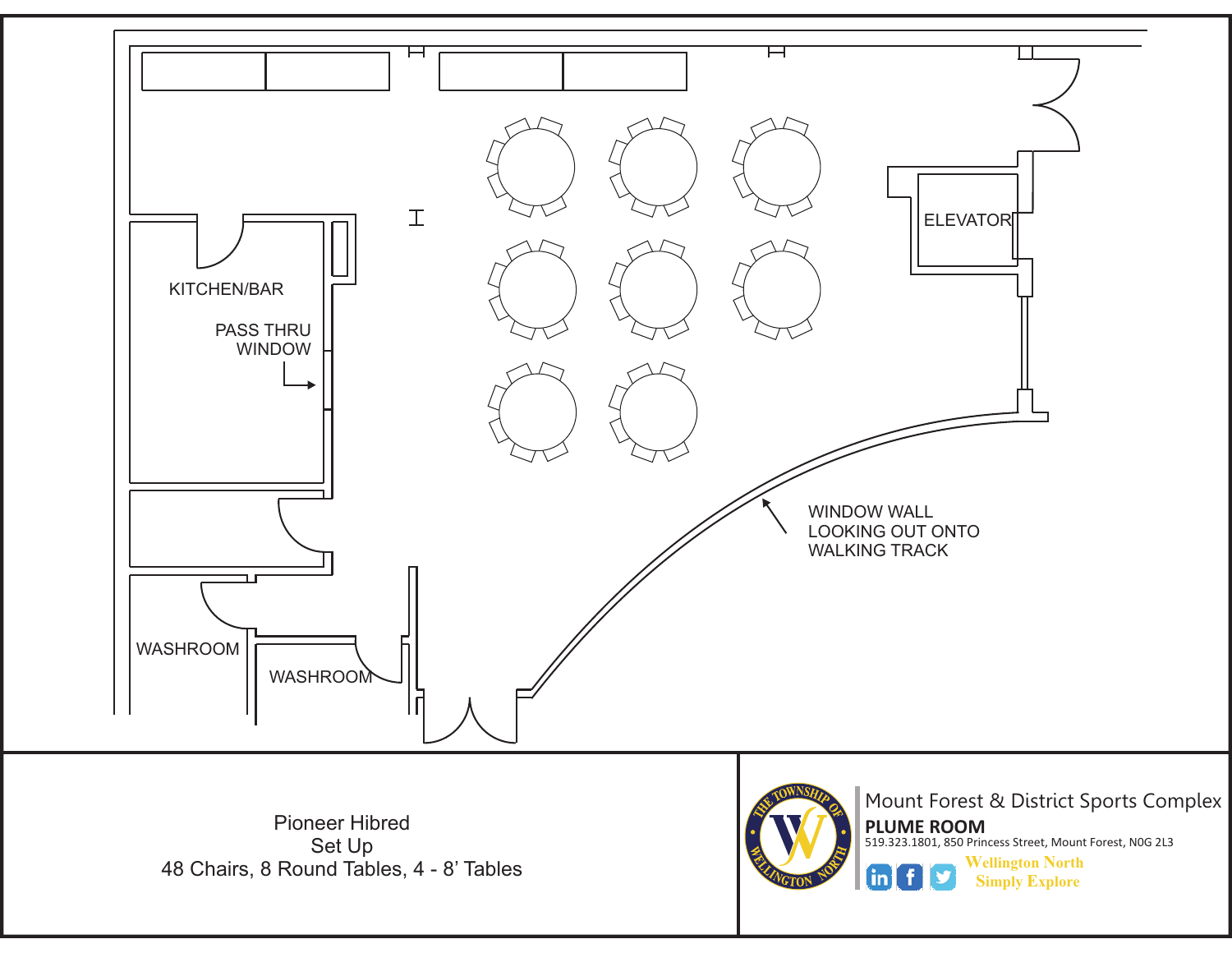

Presentation with Round Tables45 Chairs, 9 Round Tables



Mount Forest & District Sports Complex**PLUME ROOM**519.323.1801, 850 Princess Street, Mount Forest, N0G 2L3 **W Nellington orth** $\ln$   $f$ У **S E imply xplore**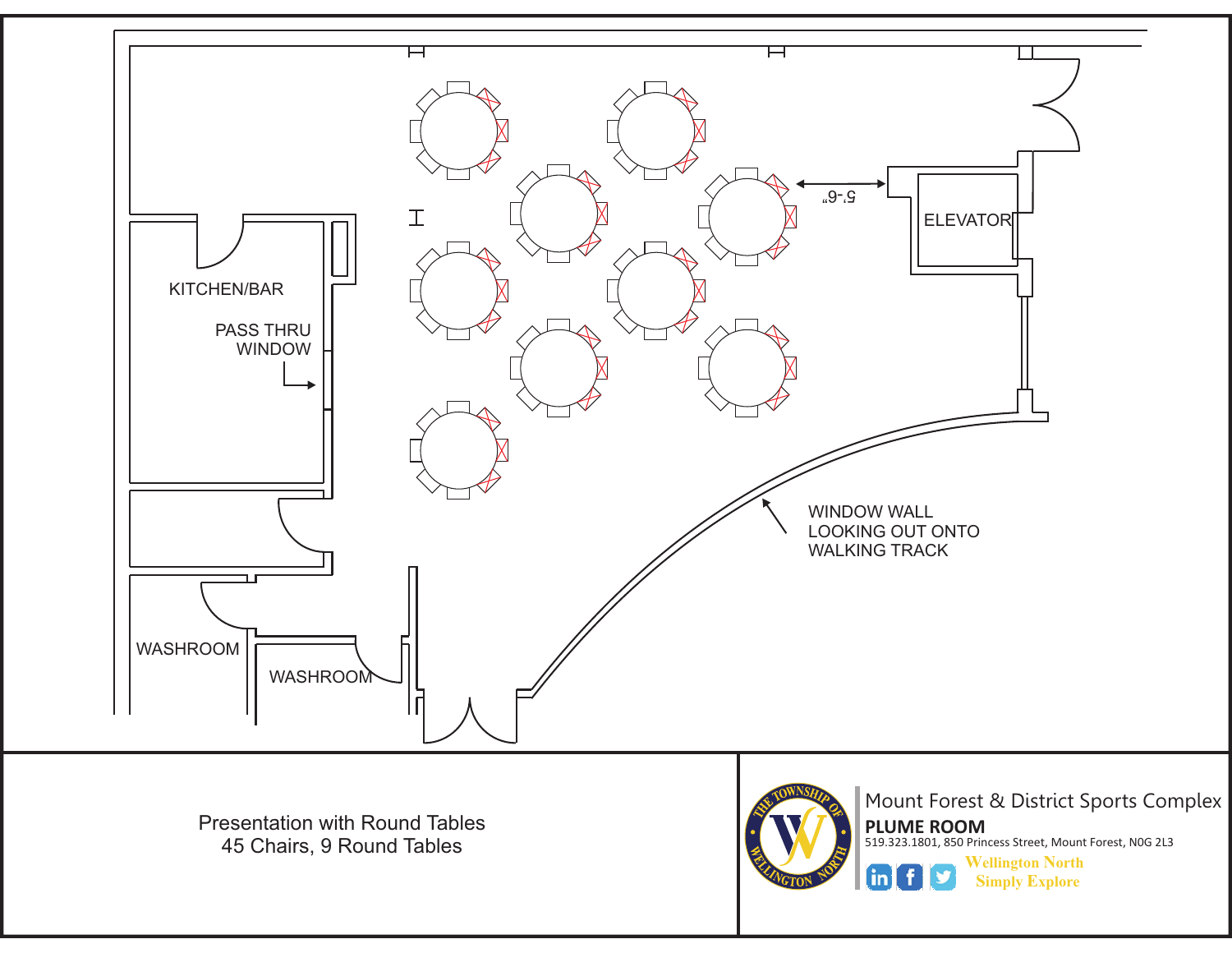

Theater Style w/ Eating Area 85 Chairs,10 - 6' Table



Mount Forest & District Sports Complex**PLUME ROOM**519.323.1801, 850 Princess Street, Mount Forest, N0G 2L3 **W Nellington orth** $\ln$  f y **S E imply xplore**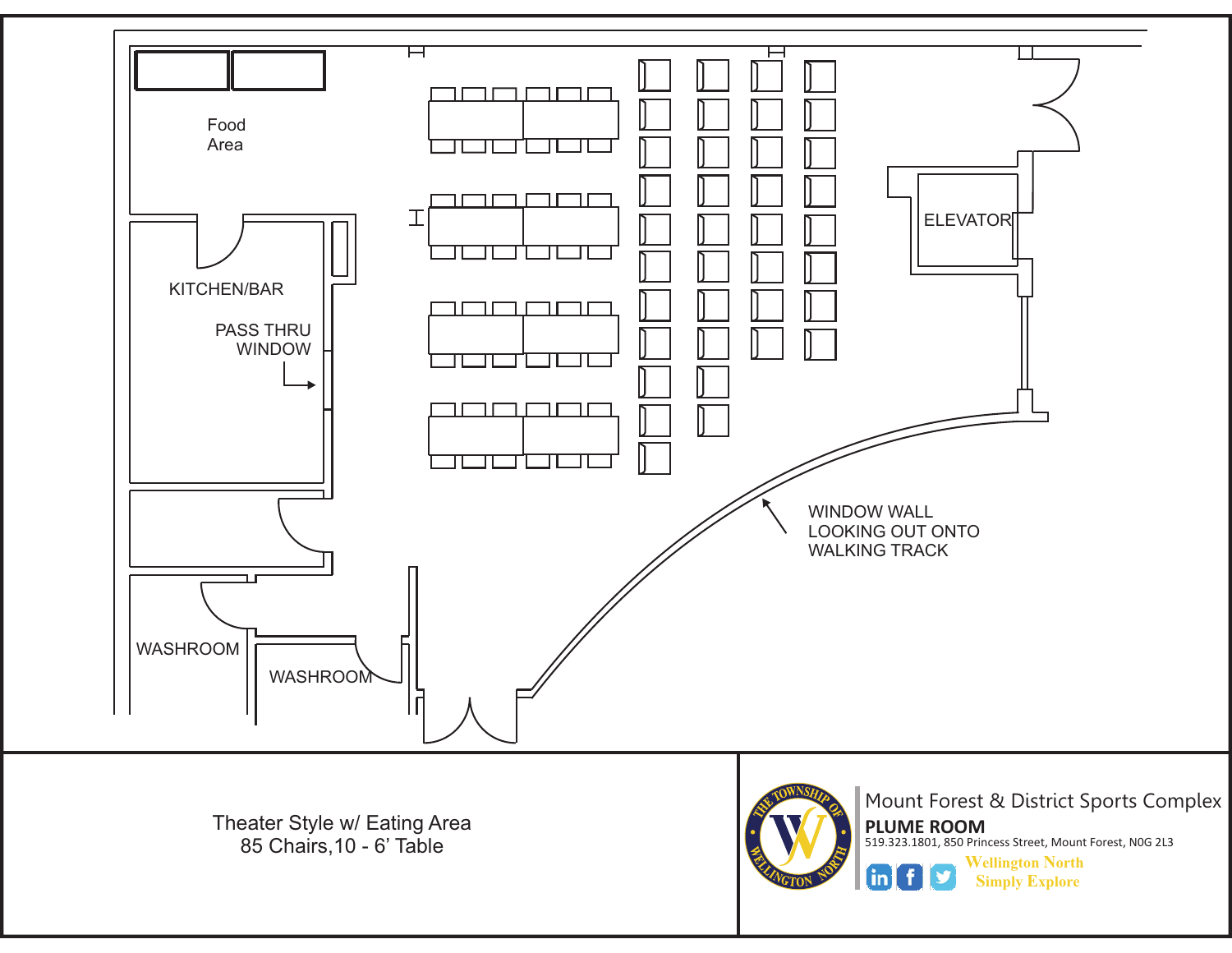

Theater Style 73 Chairs,1 - 6' Table



Mount Forest & District Sports Complex**PLUME ROOM**519.323.1801, 850 Princess Street, Mount Forest, N0G 2L3 **W Nellington orth** $\ln$   $\mathbf{f}$ y **S E imply xplore**